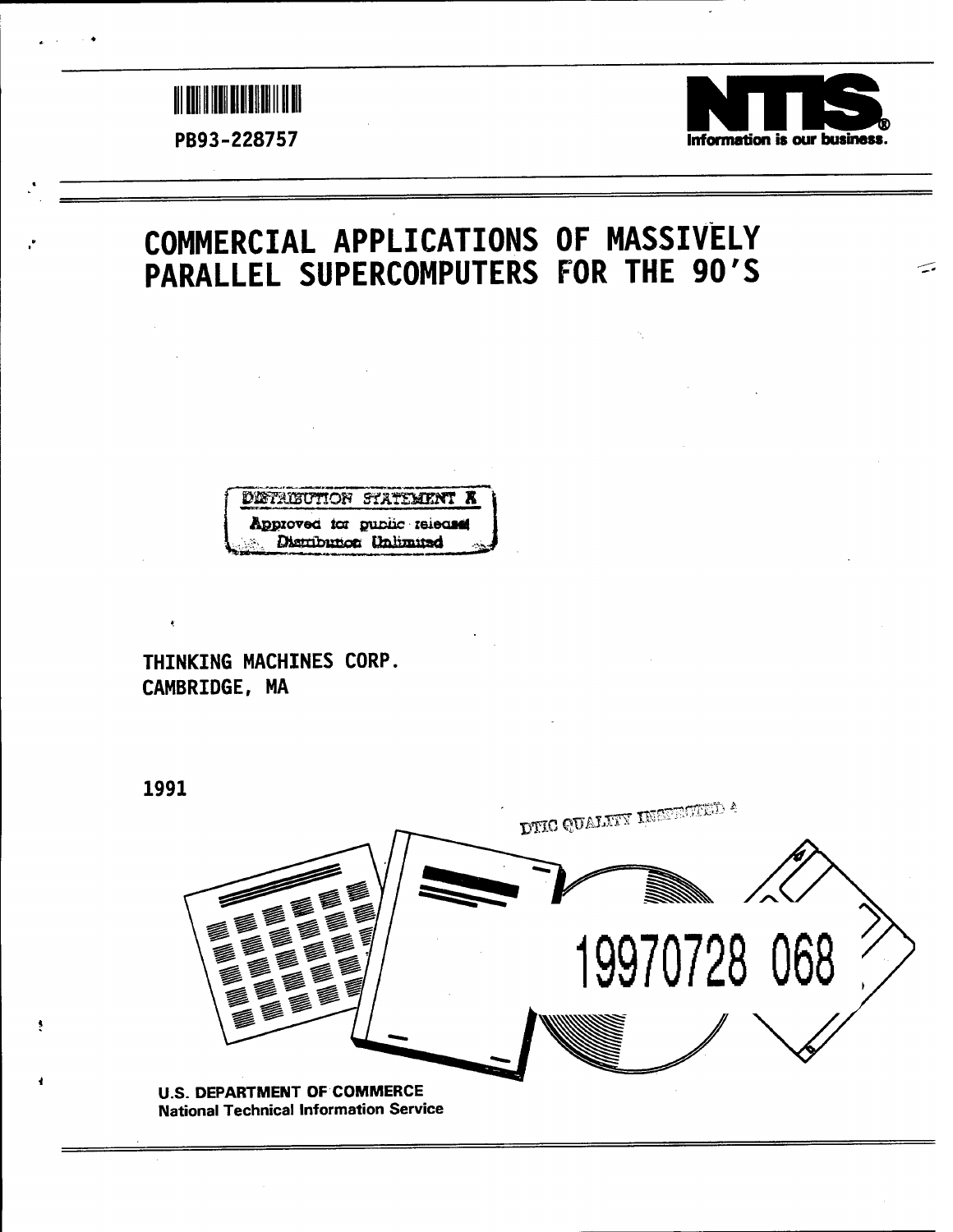**Commercial Applications of Massively Parallel Supercomputers for the 90's**

D.L. Waltz

# **Thinking Machines Corporation TMC-191**

Technical Report Series 4/91

REPRODUCED BY U.S. DEPARTMENT OF COMMERCE NATIONAL TECHNICAL INFORMATION SERVICE SPRINGFIELD. VA. 22161

**II**

TMC-19<sup>PB93-228757</sup>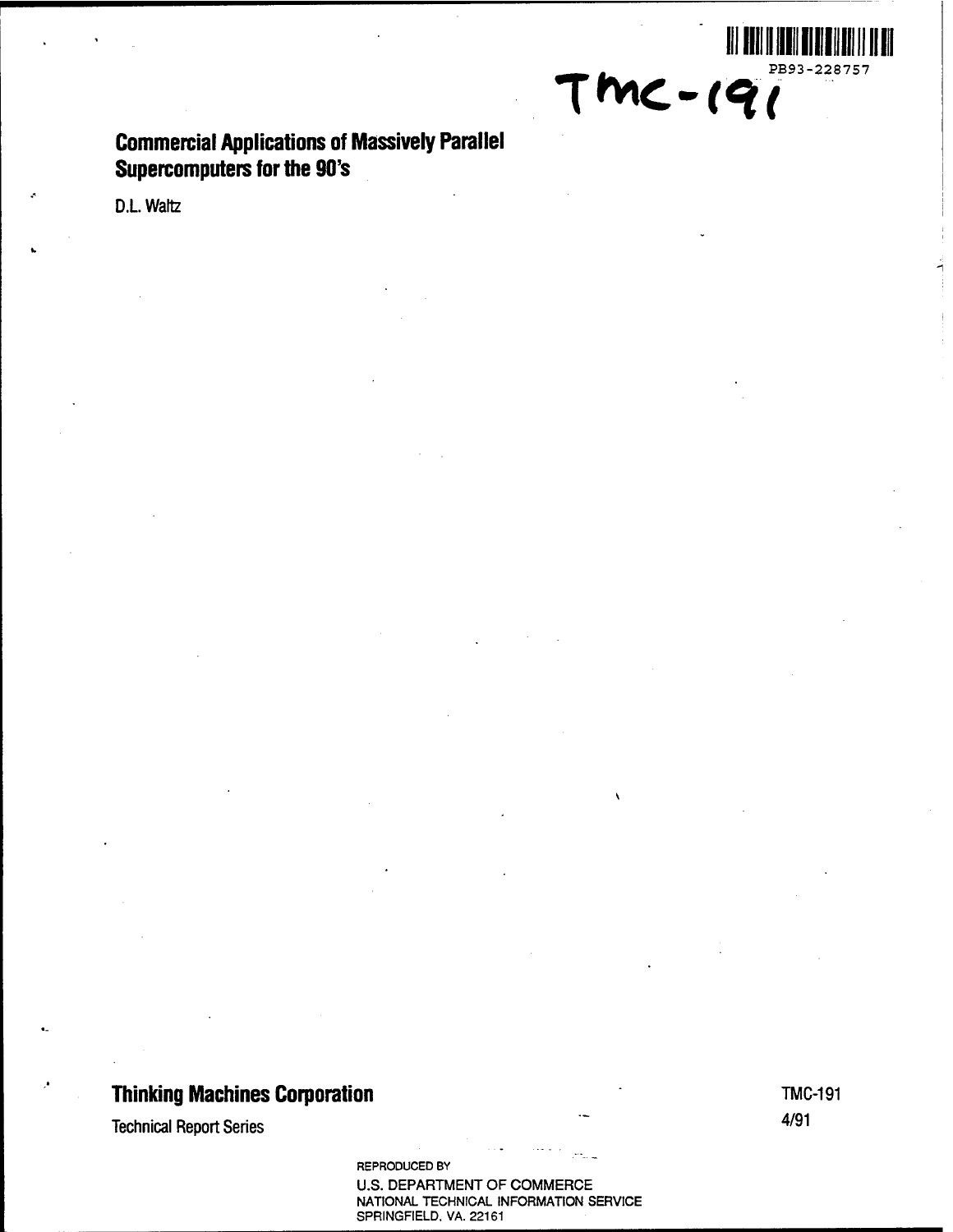| REPORT DOCUMENTATION PAGE                                                                                                                                                                                                                                                                                                                                                                                                                                                                                                                                                                                                                                                                       |                                                    |                                                      | PB93-228757 |                                                                 |
|-------------------------------------------------------------------------------------------------------------------------------------------------------------------------------------------------------------------------------------------------------------------------------------------------------------------------------------------------------------------------------------------------------------------------------------------------------------------------------------------------------------------------------------------------------------------------------------------------------------------------------------------------------------------------------------------------|----------------------------------------------------|------------------------------------------------------|-------------|-----------------------------------------------------------------|
| Public reporting burden for this collection of information is estimated to average 1 hour per response, including the time for reviewing instructions, searching existing data sources.<br>רשטות ופסט השישי והיה של המוסד של המשפח של המוסד של המוסד והיה וכי ושל המוסד המוסד ומשפח המוסד והמוסד של המוסד<br>- gathering and maintaining the data needed, and completing and reviewing the collection of information. Send                                                                                                                                                                                                                                                                      |                                                    |                                                      |             |                                                                 |
| 1. AGENCY USE ONLY (Leave blank)                                                                                                                                                                                                                                                                                                                                                                                                                                                                                                                                                                                                                                                                | 2. REPORT DATE<br>1991                             | 3. REPORT TYPE AND DATES COVERED<br><u>Technical</u> |             |                                                                 |
| 4. TITLE AND SUBTITLE<br>Commercial Applications of Massively Parallel<br>supercomputers for the 90's                                                                                                                                                                                                                                                                                                                                                                                                                                                                                                                                                                                           |                                                    |                                                      | AFOSR       | 5. FUNDING NUMBERS<br>F49620-0058                               |
| 6. AUTHOR(S)<br>D.L. Waltz                                                                                                                                                                                                                                                                                                                                                                                                                                                                                                                                                                                                                                                                      |                                                    |                                                      |             |                                                                 |
| 7. PERFORMING ORGANIZATION NAME(S) AND ADDRESS(ES)<br>Thinking Machines Corp.<br>245 First Street                                                                                                                                                                                                                                                                                                                                                                                                                                                                                                                                                                                               |                                                    |                                                      |             | 8. PERFORMING ORGANIZATION<br><b>REPORT NUMBER</b>              |
| Cambridge, MA 02142-1264                                                                                                                                                                                                                                                                                                                                                                                                                                                                                                                                                                                                                                                                        |                                                    |                                                      | $TMC-191$   |                                                                 |
| 9. SPONSORING/MONITORING AGENCY NAME(S) AND ADDRESS(ES)<br>AFOSR -- Dept of Air FOrce                                                                                                                                                                                                                                                                                                                                                                                                                                                                                                                                                                                                           | The Pentagon, Washington, DC 20330                 |                                                      |             | 10. SPONSORING/MONITORING<br>AGENCY REPORT NUMBER               |
| <b>11. SUPPLEMENTARY NOTES</b>                                                                                                                                                                                                                                                                                                                                                                                                                                                                                                                                                                                                                                                                  |                                                    |                                                      |             |                                                                 |
|                                                                                                                                                                                                                                                                                                                                                                                                                                                                                                                                                                                                                                                                                                 |                                                    |                                                      |             | <b>12b. DISTRIBUTION CODE</b>                                   |
| 12a. DISTRIBUTION / AVAILABILITY STATEMENT                                                                                                                                                                                                                                                                                                                                                                                                                                                                                                                                                                                                                                                      |                                                    |                                                      |             |                                                                 |
| 13. ABSTRACT (Maximum 200 words)<br>With the dramatic increase in computing power made possible by massively<br>parallel computers, it is now possible to dramatically speed up applic-<br>ations, improve their quality and accuracy, and, most importantly,<br>speed up the software development process. A case study is provided<br>that illustrate these points; it descrives an automatic classification<br>system based on a massively parallel nearest-neighbor method, that<br>was able to cut the application development time by 98% compared to an<br>expert system solution. This application can be seen as a foundation<br>for much more intelligent applications of the future. |                                                    |                                                      |             |                                                                 |
|                                                                                                                                                                                                                                                                                                                                                                                                                                                                                                                                                                                                                                                                                                 |                                                    |                                                      |             |                                                                 |
| <b>14. SUBJECT TERMS</b>                                                                                                                                                                                                                                                                                                                                                                                                                                                                                                                                                                                                                                                                        |                                                    |                                                      |             | <b>15. NUMBER OF PAGES</b>                                      |
| Commercial applications                                                                                                                                                                                                                                                                                                                                                                                                                                                                                                                                                                                                                                                                         |                                                    |                                                      |             | <b>16. PRICE CODE</b>                                           |
| 17. SECURITY CLASSIFICATION<br>OF REPORT<br>Unclassified                                                                                                                                                                                                                                                                                                                                                                                                                                                                                                                                                                                                                                        | 18. SECURITY CLASSIFICATION<br>OF THIS PAGE<br>SAR | 19. SECURITY CLASSIFICATION<br>OF ABSTRACT<br>SAR    |             | 20. LIMITATION OF ABSTRACT<br>SAR.                              |
| NSN 7540-01-280-5500                                                                                                                                                                                                                                                                                                                                                                                                                                                                                                                                                                                                                                                                            |                                                    |                                                      |             | Standard Form 298 (Rev. 2-89)<br>Prescribed by ANSI Std. 239-18 |

 $\sigma = \frac{1}{2} \left( \frac{1}{2} \right) \left( \frac{1}{2} \right) \left( \frac{1}{2} \right) \left( \frac{1}{2} \right)$ 

| NSN 7540-01-280-5500 |  |  |  |  |
|----------------------|--|--|--|--|

å

 $\bar{\mathcal{A}}$  $\bullet$ 

¥

**Prescribed by ANSI Std. 239-18 298-102**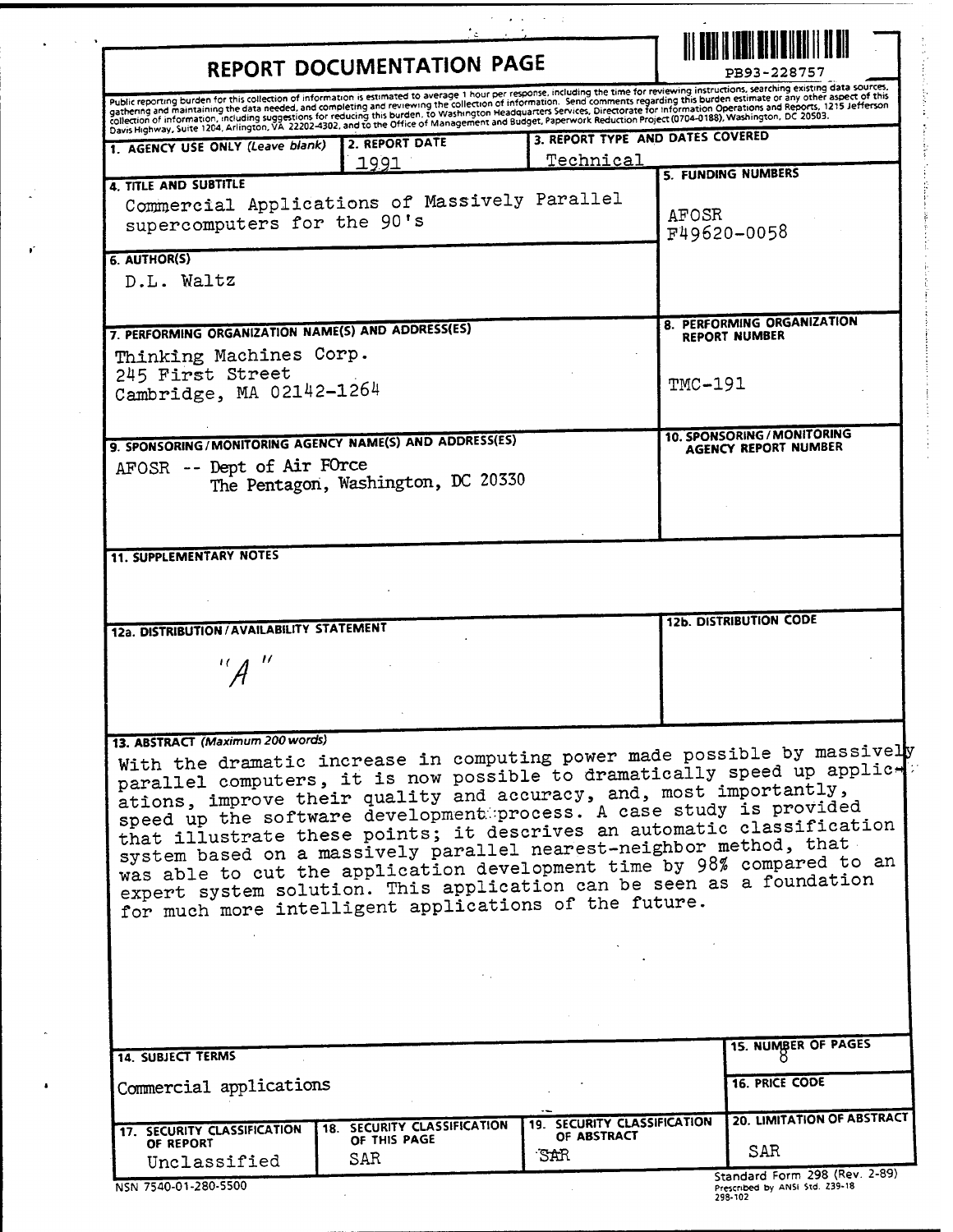# **CommercialApplications ofMassively Parallel Supercomputers** for the 90's<sup>1</sup>

## **David L. Waltz**

# Thinking Machines Corporation and Brandeis University

#### **Abstract**

With the dramatic increases in computing power made possible by massively parallel computers, it is now possible to dramatically speed up applications, improve their quality and accuracy, and, most importantly, speed up the software development process. A case study is provided that illustrate these points; it describes an automatic classification system based on a massively parallel nearest-neighbor method, that was able to cut the application development time by 98% compared to an expert system solution. This application can be seen as a foundation for much more intelligent applications of the future.

#### **1. Introduction** •

Software engineering for applications - commercial and other - is <sup>a</sup> notoriously time-consuming and difficult process. Progress in cutting costs and increasing software productivity has been much slower than advances in hardware, so much slower that it has been argued that the software development process simply cannot be improved very rapidly. This is because programs are inherently more complex than hardware, and are inherently labor-intensive. High level languages, structured programming, CASE tools, "software factories," etc. have all made contributions, as have expert system and knowledge engineering methodologies. But it still takes years to build, test, and debug large applications, and.it still seems difficult to speed up this process very much by adding more programmers - in Brooks' words, there is no "silver bullet;" it is really the rate of progress in hardware development that is anomalous [Brooks 75, 87].

However, I argue that, for certain classes of applications (which include many commercial applications), it is possible to trade memory and MIPS/MFLOPS for knowledge engineering and software engineering. With a sufficiently large and powerful computing engine, many tasks can actually become simpler: a familiar example is that one may not have to hand-tune code to make it run sufficiently fast if hardware has excess capabilities. But I have something more radical in

## Profile of the Author

Dr. Waltz directs research on artificial intelligence and development of commercial applications at Thinking Machines Corporation and is Professor of Computer Science at Brandeis University. He earned his Ph.D. from MIT in 1972, and was Professor of Electrical and Computer Engineering at the University of Illinois from 1973-1984.

<sup>&</sup>lt;sup>1</sup>This research was funded in part by the Defense Advanced Research Projects Agency administered by the U.S. Air Force Office of Scientific Research under contract #F49620-0058 and in part by the United States Bureau of the Census.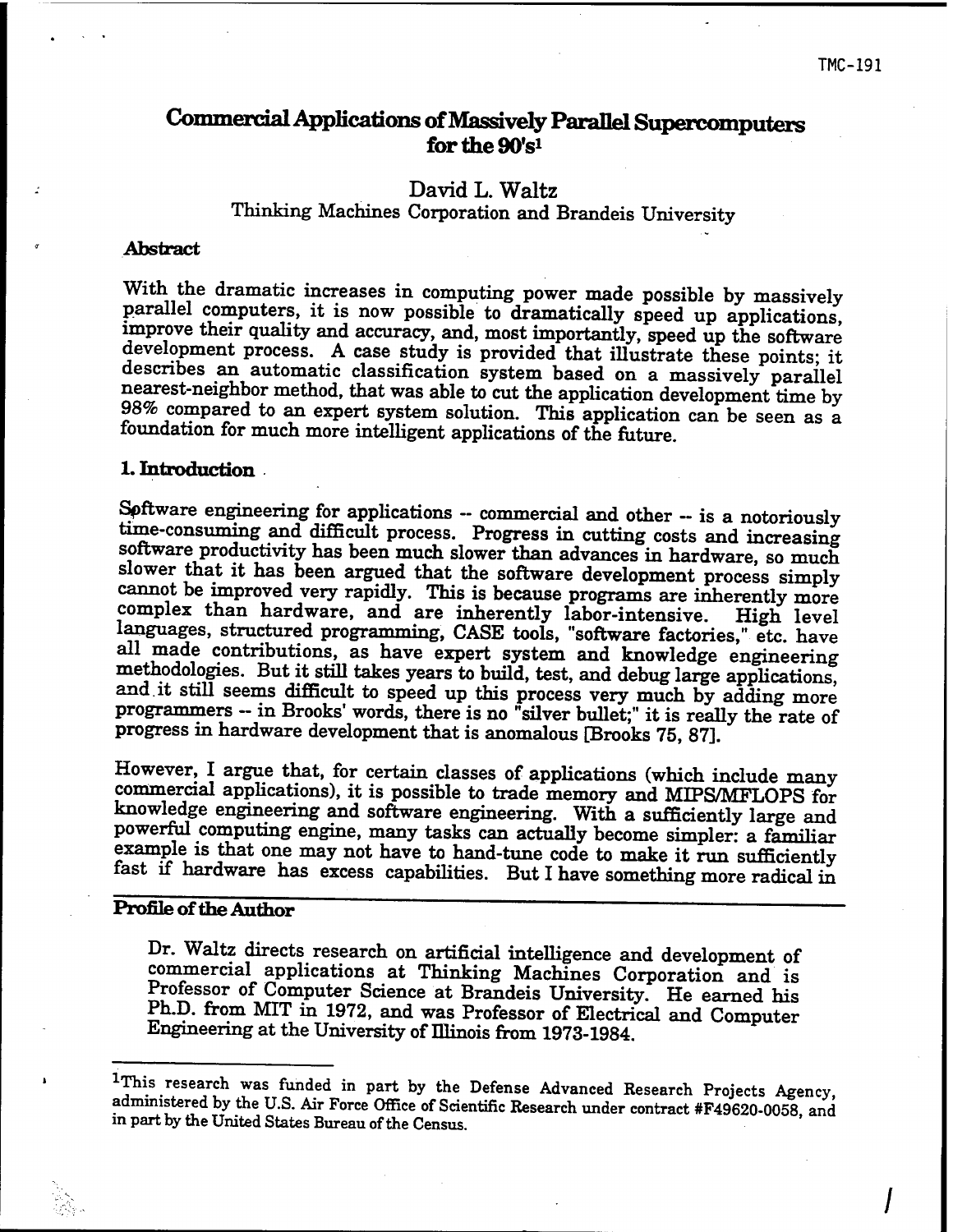mind: sometimes an entire task becomes simpler, because a simple-to-program uniform method can produce an application with far less effort and with performance superior to those constructed using traditional methods (e.g. hand coding on small computers). The savings can, in many cases, more than justify the purchase price of sufficiently powerful hardware.

In section 2, below, I present a case study of a system which illustrates the trading of computing power and memory for programming and knowledge engineering effort. In section 3, I explain briefly the Memory-Based Reasoning paradigm which was the basis of the case study system. Section 4 explains why we should expect the MBR applications solution to work on a wide range of cases, and why the recent explosion in the numbers and sizes of databases will help.

#### **2. Case Study: Classifying Census Returns**

*%*

The U.S. Census Bureau Classification Project We recently completed an experiment with the US Bureau of the Census [Creecy, Masand, Smith & Waltz 91]. Every ten years the Census Bureau mails questionnaires to every US household, and uses the collected data (on family members' names, ages, occupations, etc.) to decide how many representatives will come from each state, how government funds will be split between states, etc. Ten percent of households receive the Census long form, which includes many more questions, including ones on the occupations, industries, and job responsibilities of the respondents.

In this project, we developed an MBR (Memory-Based Reasoning — explained below) system for automatically classifying Census long form respondents into one of 232 industry categories and one of 504 occupation categories. Twenty-eight million long forms had to processed in 1990. In 1980, all long forms were classified by hand. In 1990, the Census Bureau used AIOCS, a rule-based expert system built during the 1980's to classify long forms [Appel & Hellerman 83; Appel & Scopp 87]. Tests showed that AIOCS was able to classify about 47% of the returns with an accuracy greater than or equal to human classifiers -- the remaining 53% had to be classified by hand. Our system, which uses the Memory-Based Reasoning (MBR) model, was run on the same data used to test AIOCS, and substantially outperformed it, processing about 61% of the returns at the required accuracy. Given that it would have cost about \$15 million to handclassify all 28 million forms, the MBR system would have saved over \$2 million in hand-coding costs compared to the expert system. (The Connection Machine® system that the MBR system ran on cost about \$1 million.)

But the most important characteristic of the MBR system is the speed and cost with which it was engineered and constructed. The MBR system required only four person-months to build, compared with 192 person months for the expert system, a savings of 98%! The reason is that the MBR system was able to use as a key component the database of 132,247 cases that the Census Bureau had constructed to test its expert system. (The construction of this database was not included in the 192 person-month project time for the expert system.)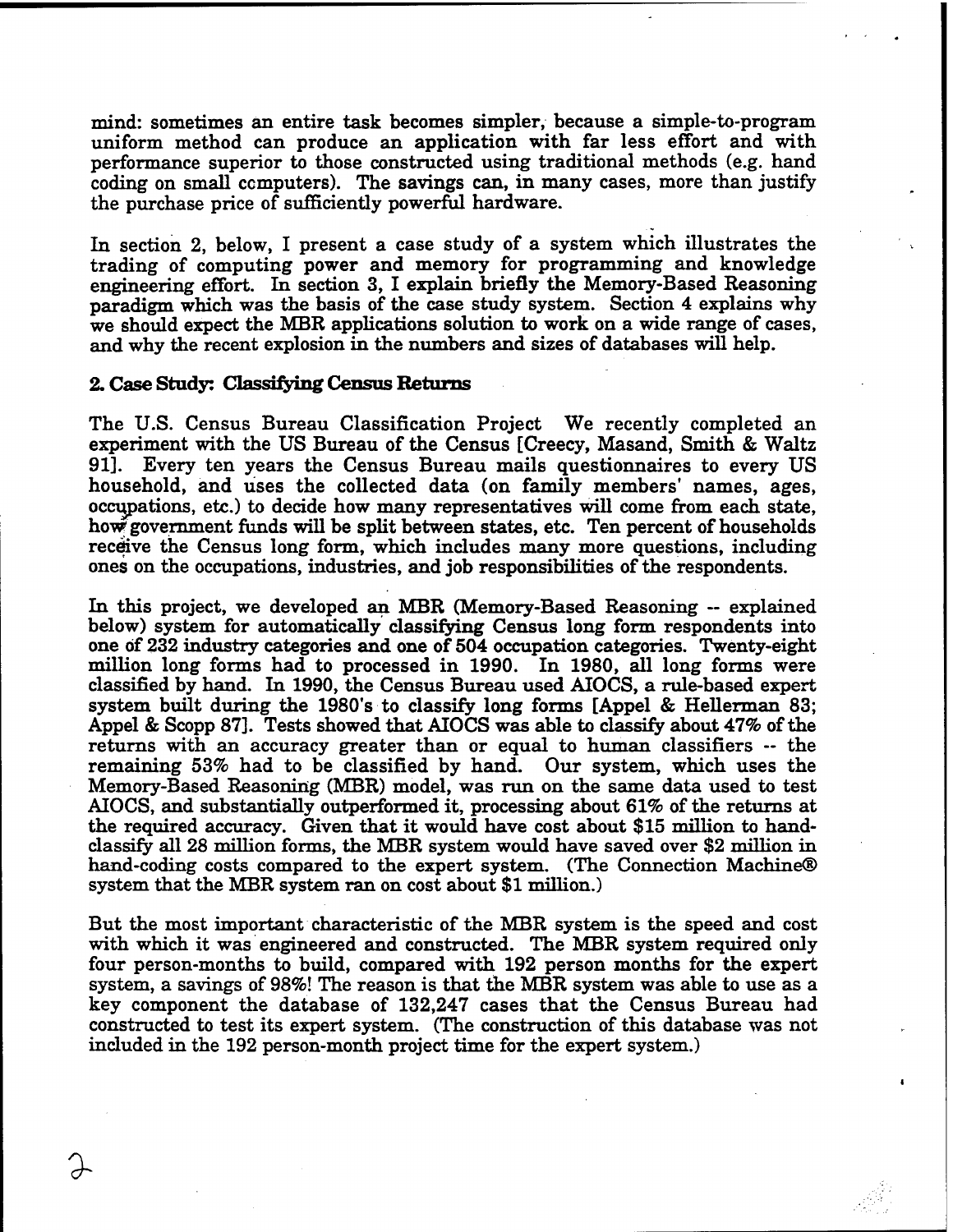Results are'summarized in table 1, below:

|              | % of database handled              | software                             |                                |  |
|--------------|------------------------------------|--------------------------------------|--------------------------------|--|
|              | industry codes<br>@ 11% error rate | occupation codes<br>@ 14% error rate | effort in<br>person-<br>months |  |
| <b>MBR</b>   | 67                                 | 53                                   |                                |  |
| <b>AIOCS</b> | 57                                 | 37                                   | 192                            |  |

#### **Table 1**

#### **3. The Memory-Based Reasoning Paradigm**

 $\bullet$ 

MBR (Memory-Based Reasoning) methods use large databases of actual phenomena to automatically build systems to handle a very broad range of phenomena [Stanfill & Waltz 86]. In MBR, each new example to be classified is compared with EVERY previous example, and the best match (or in one variant the k nearest matches) is used as a precedent to show how to handle the new example. In order for this method to work well, the database used for comparison must be large enough to contain most of the phenomena ever seen, and large enough so that rare phenomena appear with approximately their true frequency.

Although the idea of MBR is conceptually simple, methods for matching cases are not always obvious. For example, in the Census database, most of the fields are unconstrained free text. For this task, we used methods borrowed from IR (Information Retrieval); text fields are compared using a weighted overlap metric, where the 'score' of a match is the sum of the weights for each of the words or terms (e.g. pairs of words) the two fields have in common. Weights can be chosen according to their information value (computed according to their frequency in the overall database). Alternatively, weights can be chosen on a percategory basis, that is according to how well correlated each word or term is with each particular category. See [Creecy, Masand, Smith & Waltz 91] for details.

An MBR system consists of two main components, a 'shell' and a database of classified cases. The shell contains the user interface, the database handling tools, the similarity metrics, and the mechanisms for combining information and choosing the best precedent(s). The shell is relatively small, and can be largely reused to construct new applications. The database required is similar in form to the 'training sets' constructed for training and testing artificial neural nets.

MBR has a number of advantages over expert systems, neural nets [Rumelhart & McClelland 86; Waltz & Feldman 88], and decision-tree building systems [Quinlan 83]: 1) it is easy to implement -- most of the effort in writing the MBR system goes into devising and testing metrics for judging the degree of similarity between examples; 2) it is easy to update -- new items can be added, deleted, or modified at any time, and the results of the modification are used the next time a decision is made; 3) the system can justify its decisions or actions by giving the precedent that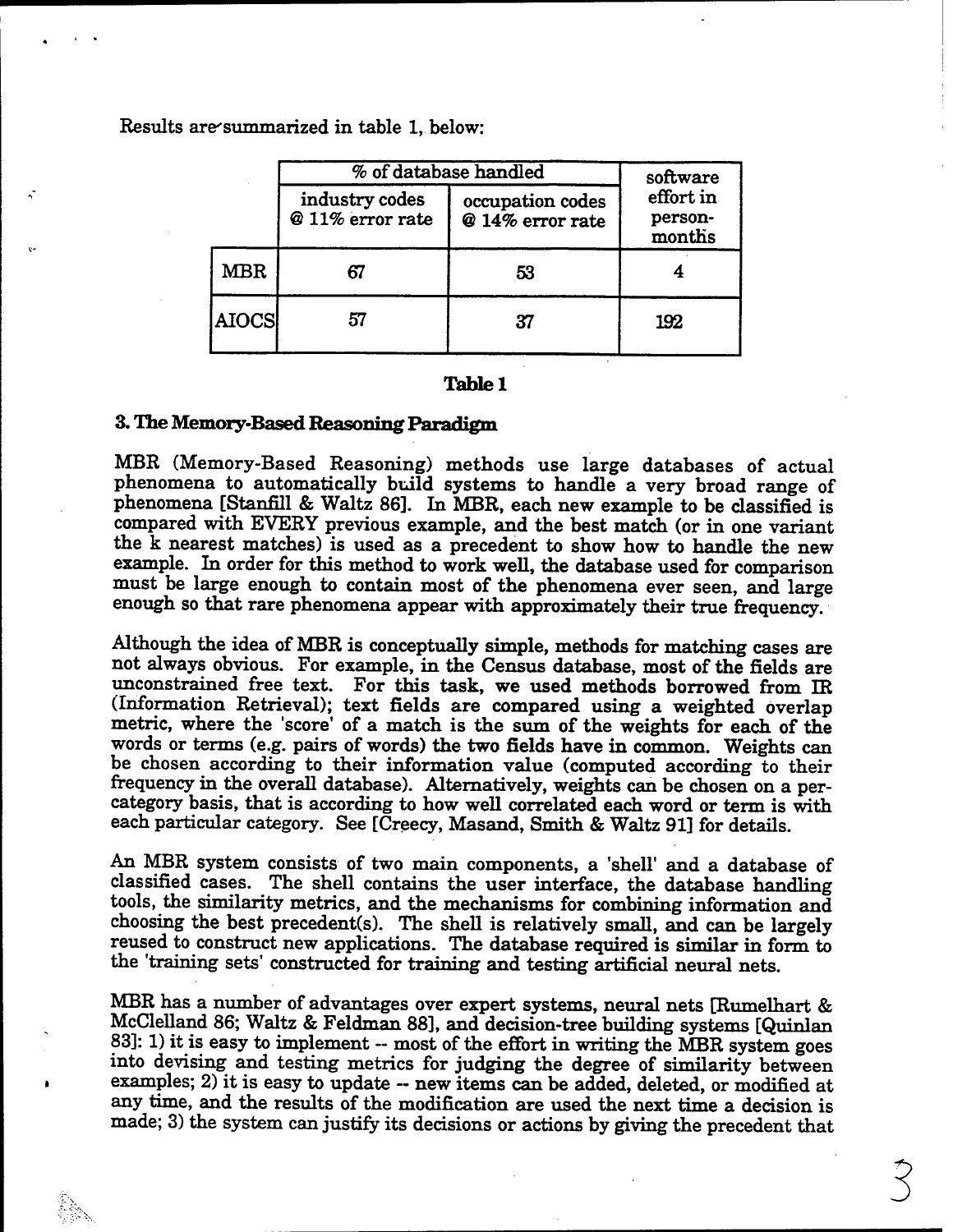it used; and 4) the system can estimate its confidence in its actions ~ if a new example exactly matches a previously encountered example, it can handle the new example with confidence, while if no precedent matches closely, the system can say that it has little confidence in the appropriateness of the closest precedent. Even the strangest and rarest examples in the database are available for classifying new returns, whereas, in an expert system, rules for such cases are very unlikely to be written, and in a neural net system, unlikely to be learned. The only drawbacks of MBR are 1) it requires hardware with large amounts of memory and computing power, preferably a massively parallel machine, on which the MBR model fits very naturally, such as the Connection Machine system (this is a classic case of trading off compute cost for system performance and ease of building a system); and 2) MBR systems will generally not make decisions as rapidly as do neural nets, even though the systems they must operate on are far more powerful and more costly.



#### **4. Why does this work? Why is this a good matchfor applications?**

**Figure 1**

In many domains, phenomena have a characteristic distribution, commonly referred to as Zipfs law: (see figure 1). [Zipfs law states that the frequency of a phenomenon is proportional to 1/rank, where the rank of a phenomenon is a number that represents its position in the list of all phenomena, ordered from most common to rarest. Note that this distribution falls offrapidly, but has a very long tail.] This "law" was originally devised to show the distribution of word frequencies in text, but the same curve applies to many very different natural phenomena, for example pronunciations of letters in English words, occurrences of syntactic constructions in English, failure rates for electrical, mechanical, or software systems, occurrences of diseases, sizes of cities, etc., etc. The most common phenomena occur often, and therefore their regularities are quite striking. One can formulate rules that capture these regularities, and these rules will apply to a substantial fraction of all phenomena encountered. One might

 $\bullet$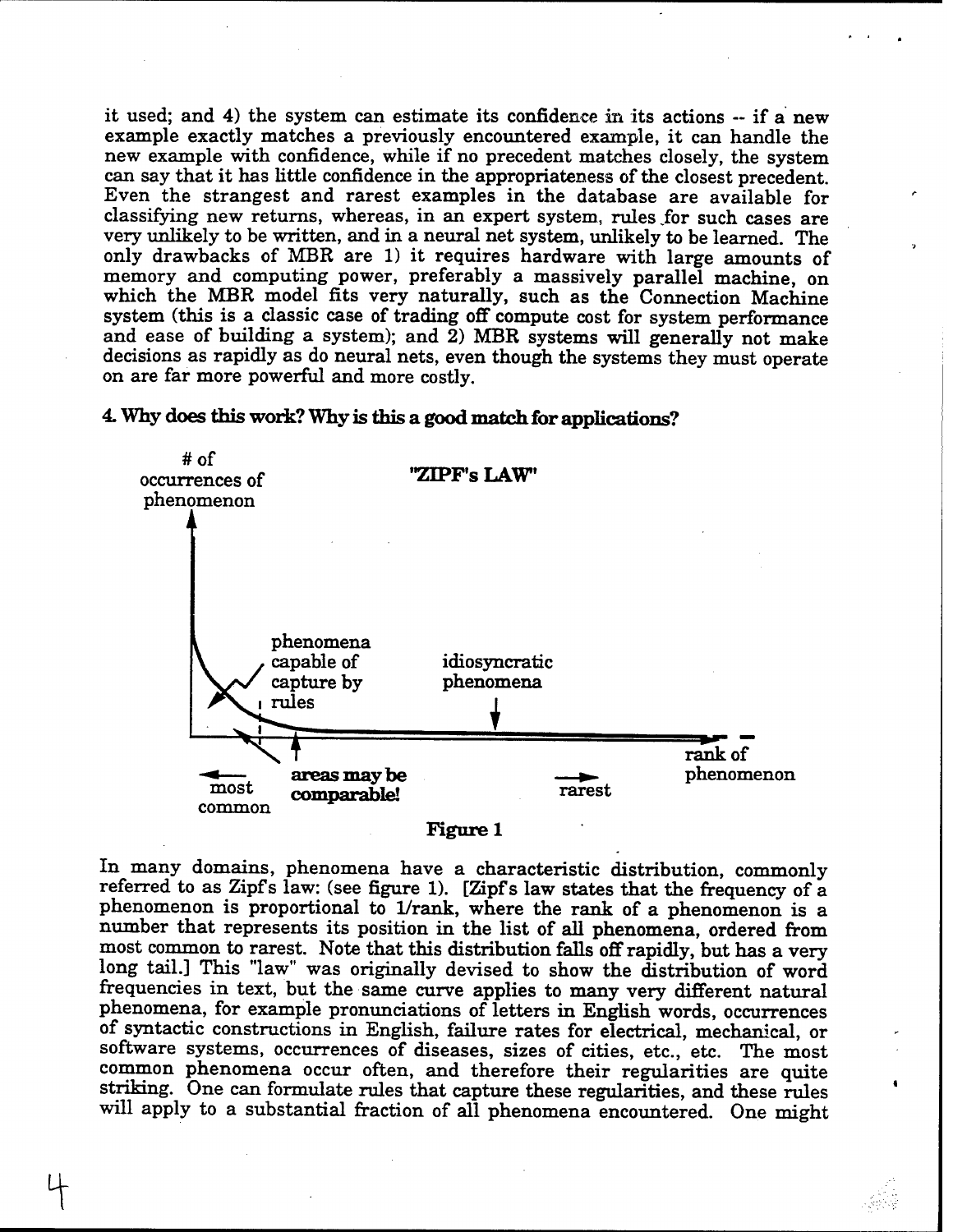believe that by doubling or tripling the number of rules, one could capture virtually all phenomena. Alas, this belief is unfounded: as phenomena become rarer, their frequency of occurrence becomes very low. However, and this is important, the total number of TYPES of phenomena may be large enough that the total number of rules required to capture all phenomena is on the same order as the total number of phenomena!

When only small memory, serial computers were available, rules (e.g. expert systems and statistical pattern recognizers) were the only feasible method for categorizing, recognizing, or modeling phenomena. Such systems are brittle (i.e. they exhibit hard failures when examples differ even slightly from ones used to test the system), generally disappointing in their coverage (except in the simplest domains), and difficult to build (generally an expert must work with a knowledge engineer to construct the set of rules - <sup>a</sup> time consuming and expensive process).

|                                    |             | Artificial | Rule-based                        | ${\rm I\!D}3$  |
|------------------------------------|-------------|------------|-----------------------------------|----------------|
|                                    | <b>MBR</b>  |            | <b>Neural Nets Expert Systems</b> | Decision Trees |
| Ease/cost to<br>implement          |             |            |                                   |                |
| Justification<br>provided?         | (precedent) | (no)       | (chain of rules)                  | (possible)     |
| scales to<br>large domains?        |             |            |                                   |                |
| Allows mixed<br>$data$ (#'s, text) |             |            |                                   |                |
| Handles difficult<br>cases         |             |            |                                   |                |
| Noise tolerant?                    |             |            |                                   |                |
| Easy to Update?                    |             |            |                                   | -?             |
| Computationally<br>cheap?          |             |            |                                   |                |

#### **Table 2**

With MBR, however, as long as there is a database available of examples coupled with classifications, actions, meanings, etc., an application can be developed readily, and the application is not limited to coverage of only the common, patterned phenomena. Soft or fuzzy match metrics have proven fairly easy to devise, and text databases (or mixed text and numerical databases, such as the Census database) can be dealt with readily through the use of IR metrics used in relevance feedback systems [Stanfill & Kahle 86; Salton 71]. Table 2 shows a summary of the relative advantages of MBR compared to expert systems, artificial neural nets, and automated decision tree building systems.

٠

**5"**